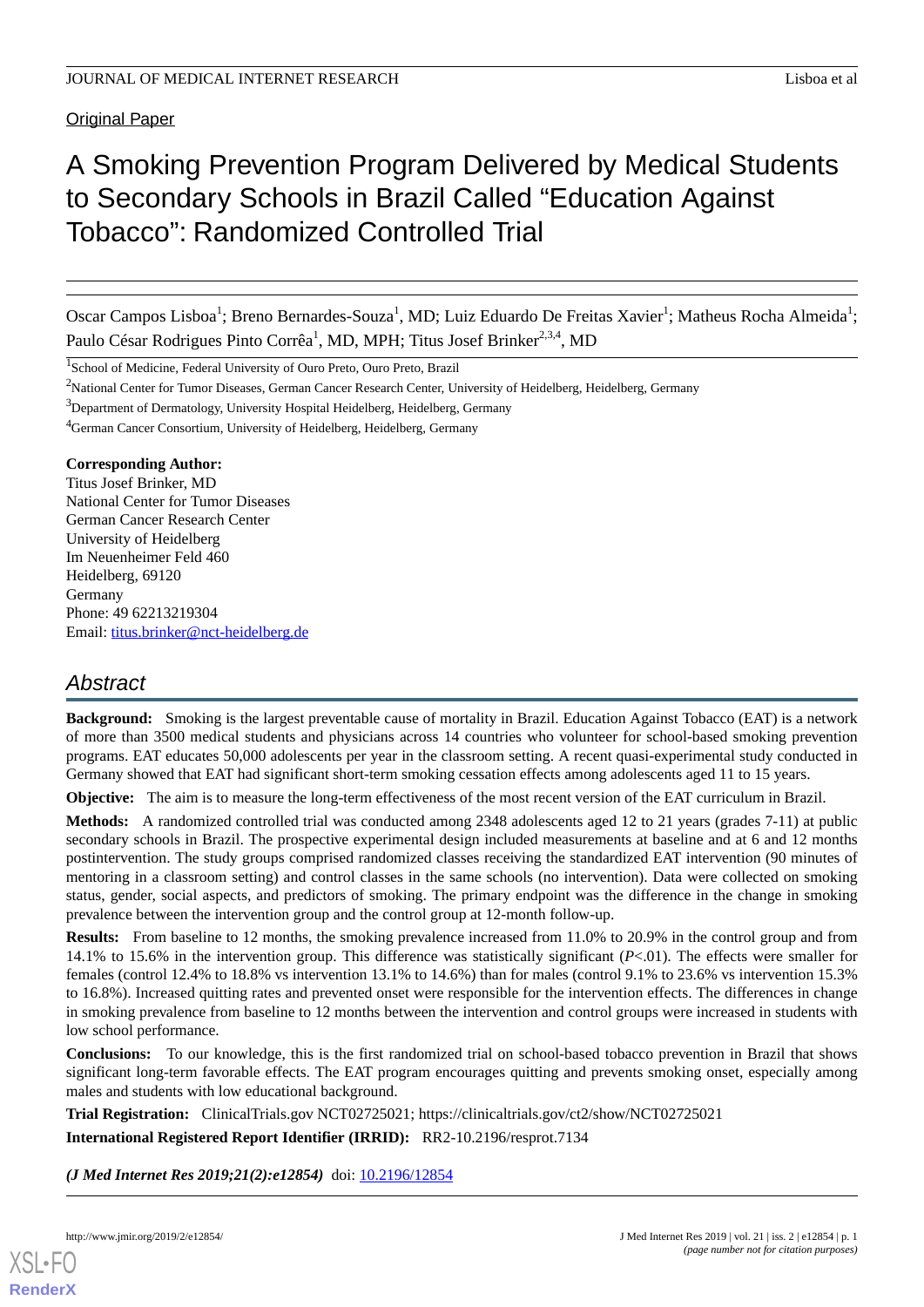#### **KEYWORDS**

smoking; tobacco; prevention; medical students; schools

# *Introduction*

In 2015, smoking accounted for 156,216 deaths and 3.72 million disability-adjusted life years in Brazil, representing a direct cost for the health system of R\$39.4 billion [[1\]](#page-8-0). More than 30.0% of Brazilian boys and 27% of girls aged 13 to 15 years had tried smoking before the age of 12 [\[2\]](#page-8-1). Given the time adolescents spend in the school setting, schools represent an excellent opportunity to deliver smoking prevention programs.

## **Current Knowledge on School-Based Tobacco Prevention**

Most school-based tobacco control programs are ineffective, but data from Brazil remain scarce [\[3](#page-8-2)-[5\]](#page-8-3). Recent trials on tobacco prevention in the school setting have focused on including school teachers in the intervention [\[6](#page-8-4)-[8\]](#page-8-5), with others involving families [\[9](#page-9-0),[10\]](#page-9-1). However, these studies concluded that the students' environment (ie, peer group as well as parental behavior and school policies) plays a role in smoking initiation in adolescence.

A randomized controlled trial involving different school-based interventions to reduce the use of various psychotropic substances among 1316 students in Brazil showed mixed effects for different drugs; however, the study design had limitations that precluded interpretation [\[11](#page-9-2)]. Another study from Brazil analyzed the effectiveness of an educational intervention by the Brazilian Cancer Institute (INCA) on smoking among school adolescents. Those researchers randomized 32 schools to either control (no intervention) or intervention arms, with a total sample of 2200 students in grades 7 and 8 (aged 13-14 years). INCA members lectured teachers from schools in the intervention arm about tobacco control, with the expectation that those teachers would discuss tobacco-related topics with their students. No change in smoking prevalence was found at the study endpoint, but knowledge about passive smoking had improved [\[12](#page-9-3)].

#### **Education Against Tobacco**

Education Against Tobacco (EAT) is a network of volunteer medical students and physicians from more than 80 medical schools in 14 countries worldwide that was founded in Germany in 2012 [\[13](#page-9-4)]. The network has its roots in school-based interventions delivered by medical students. These interventions cost approximately US \$20 per participating class and can reach up to 50,000 students per year worldwide. EAT is also involved in medical education research on smoking cessation counseling, science-based multilanguage apps, and public awareness and advocacy for tobacco control [\[14](#page-9-5)-[16\]](#page-9-6).

A German quasi-experimental study showed the school-based intervention resulted in a significant reduction in smoking

prevalence among secondary school students at 6-month follow-up [[17,](#page-9-7)[18](#page-9-8)]. A randomized follow-up study in Germany indicated effectiveness at the 12-month follow-up; however, the results were not significant because of a large loss-to-follow-up effect [[19\]](#page-9-9). Recent studies indicate that physicians substantially undertreat tobacco addiction compared with other chronic conditions, such as diabetes or hypertension [[20](#page-9-10)[-22](#page-9-11)]. The school-based smoking prevention provided by EAT is thought to sensitize medical students for tobacco control in general, as well as having a direct effect on adolescents [[13\]](#page-9-4).

A facial-aging app was implemented as part of the school-based EAT interventions to increase effectiveness. Facial-aging interventions, in which a selfie is altered to predict future appearance, provide motivation for healthier behavioral choices in adiposity prevention, skin cancer prevention, and smoking cessation [\[14](#page-9-5),[16](#page-9-6),[19](#page-9-9),[23-](#page-9-12)[39\]](#page-10-0). An explanation for these preliminary results may be the high importance of appearance for a persons' self-concept, especially in adolescence [[40\]](#page-10-1). However, to our knowledge, the only completed randomized trial that investigated the prospective effectiveness of a facial-aging intervention on actual behavior (smoking) was conducted by Burford et al [\[41](#page-10-2)]. In that study, five of 80 control group participants (6.3%) suggested they had quit smoking at the 6-month follow-up, and 22 of 80 intervention group participants  $(27.5\%)$  reported quitting  $(P<.05)$ .

This study aimed to determine the long-term effectiveness of the school-based EAT intervention in reducing smoking prevalence among secondary school students in Brazil, as per the study protocol [[42\]](#page-10-3).

# *Methods*

A randomized controlled trial was conducted among 2384 adolescents in grades 7 to 11 from secondary schools in Brazil from February 2017 to June 2018 ([Figure 1](#page-2-0)). All predefined time points were met. Details of the study design and the development of the questionnaire are outlined in our previously published study protocol [\[42](#page-10-3)].

#### **Participants**

Students in grades 7 to 11 at secondary public schools were eligible to participate in this study. In total, 2348 secondary school students from 110 classes (from 14 eligible schools), who fulfilled the inclusion criteria, entered baseline data. Baseline data (t1) were collected from February 2017 to May 2017. Follow-up data (t2 and t3) were collected 6 and 12 months after that (from August 2017 to June 2018). Overall, 1353 participants provided data at both t1 and t3, which were used for primary endpoint analyses. The loss to follow-up effect was 42.38% (995/2348).

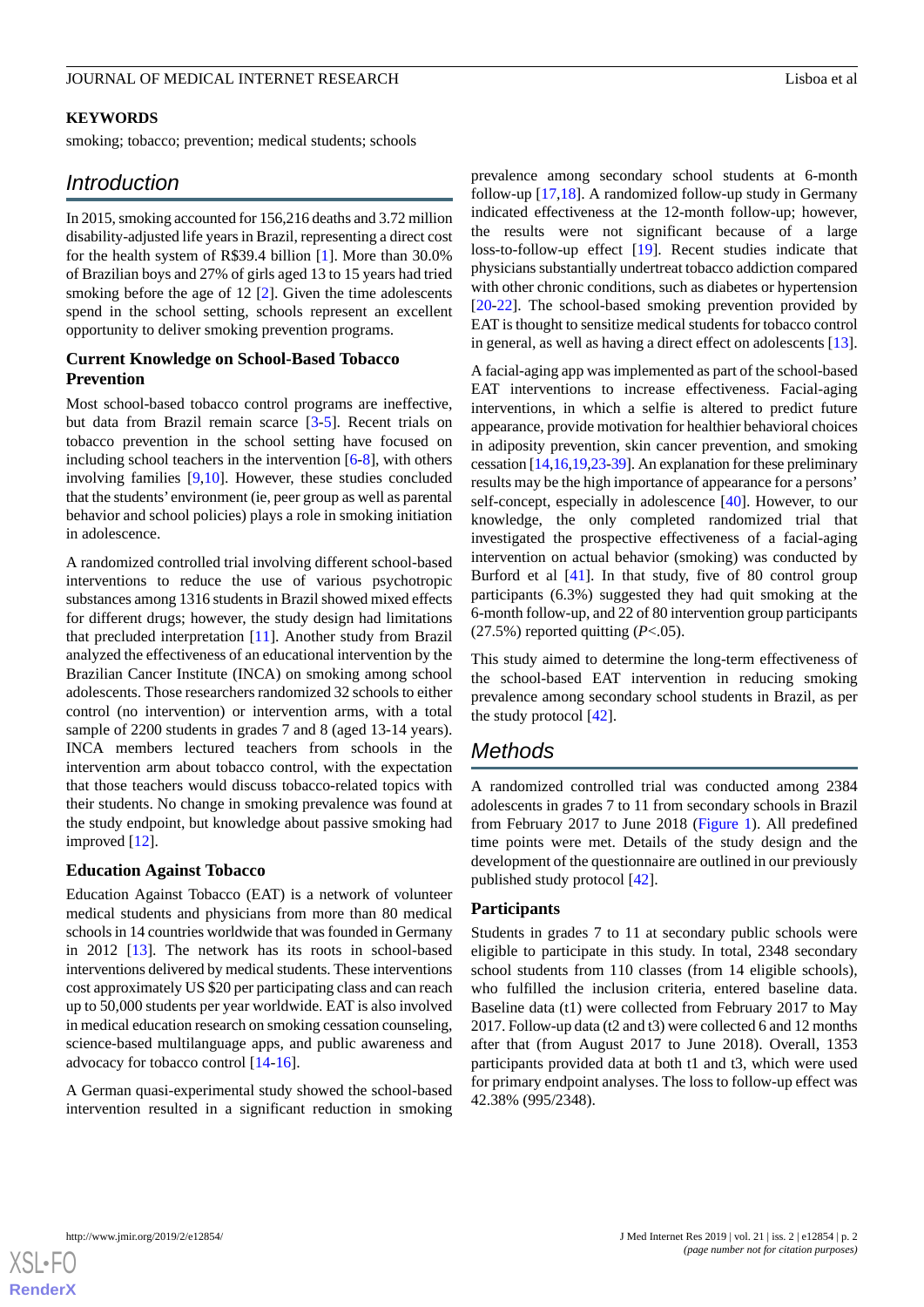<span id="page-2-0"></span>**Figure 1.** Study design and flow of participants.



# **Attrition Analysis**

To evaluate attrition bias, participants who dropped out at follow-up (t3) were analyzed using logistic regression analysis (1=dropout and 0=analysis sample; t1 and t3 participation as the dependent variable). There was no systematic bias regarding the main effect of study group (intervention vs control; *P*=.24) and the interactions between study group and gender (*P*=.61), study group and age (*P*=.56), or study group and grade (grades 7-11; *P*=.10). However, there was systematic bias regarding the interaction of study group (0=control and 1=intervention) and smoking status (0=no tobacco consumption during the last 30 days and 1=at least one regular or straw cigarette, water pipe/hookah, or e-cigarette; odds ratio [OR] 0.63, 95% CI 0.42-0.94, *P*=.02). Among smokers, there were fewer dropouts in the intervention group than in the control group. For nonsmokers, the dropout rates were about the same in both study groups (intervention group/smoker: 52.1%, 114/219 dropout; control group/smoker: 63.4%, 116/183 dropout; intervention group/nonsmoker: 39.0%, 409/1084 dropout; control group/nonsmoker: 39.6%, 356/898 dropout).

The dropout probability differed for the main effects of four characteristics: smoking status (OR 2.67, 95% CI 1.95-3.66, *P*<.001), gender (OR 1.57, 95% CI 1.24-2.00, *P*<.001), age (OR 1.14, 95% CI 1.09-1.19, *P*<.001), and academic performance (OR 1.39, 95% CI 1.27-1.53, *P*<.001). Age and academic performance were used as the metric. The ORs represented a change in the characteristic by one level.

Dropouts distorted the remaining sample for the analysis in four directions: younger age, more girls, students with better performance, and fewer smokers. Reasons for loss to follow-up included identifier code not assignable, change of school,

[XSL](http://www.w3.org/Style/XSL)•FO **[RenderX](http://www.renderx.com/)**

unauthorized absence from class (truancy), illness, or grade retention.

#### **Intervention: Education Against Tobacco**

The EAT school-based intervention comprises a 90-minute module in the classroom setting (about 25 students per class) delivered by two medical students per classroom. The intervention was implemented by 36 volunteering medical students from the Federal University of Ouro Preto EAT group who received standardized training in advance, which was monitored via a performance questionnaire by the instructor. The program covered features of smoking that students can relate to in their everyday life in a gain-framed and interactive manner, which also involved a three-dimensional facial-aging app, "Smokerface," developed by EAT. The intervention is described in detail in our study protocol [[42\]](#page-10-3).

#### **Outcomes**

The primary outcome was the difference in smoking prevalence from baseline (t1) to 12 months of follow-up (t3) in the control group versus the difference from t1 to t3 in the intervention group. The differences in smoking behavior (smoking onset, quit attempts) between the two groups were studied as secondary outcomes, along with gender-specific effects.

#### **Data Entry**

Data entry was performed manually at the Federal University of Ouro Preto in Brazil, using Microsoft Excel (Microsoft Corp, Redmond, WA, USA) and SPSS (IBM Corp, Armonk, NY, USA).

#### **Statistical Analyses**

We used chi-square tests, *t* tests, and Fisher exact tests to examine baseline differences. The effects of predictors (gender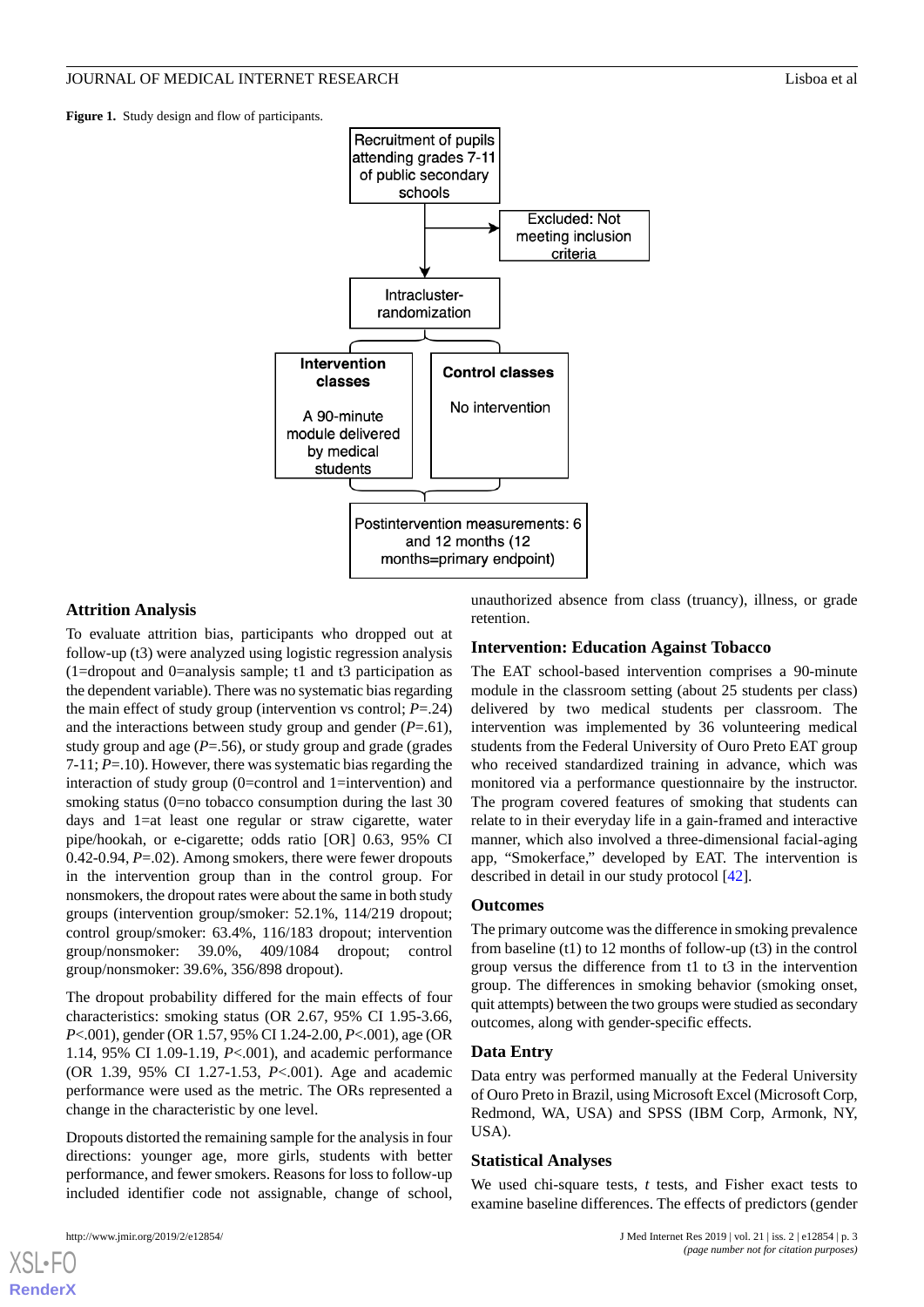and social characteristics) on smoking behavior at 12 months were calculated using robust panel logistic regression analysis. The significance level was set at 5% for *t* tests (two-sided) with 95% CIs (two-sided). Statistical analyses were performed using SPSS version 23 (IBM Corp, Armonk, NY, USA). The group allocation of the study sample was based on class level. Statistically robust panel logistic regression was used (SPSS GENLINMIXED procedure) to account for clustering. This procedure was also used to calculate the difference in the smoking prevalence from baseline to 12-month follow-up in the control group versus that in the intervention group (primary outcome). The number needed to treat (NNT) was calculated for the total effect (preventing smoking onset and initiating quit attempts).

# **Ethics Approval and Consent to Participate**

In accordance with Guidelines for Good Epidemiologic Practice [[43\]](#page-10-4), the study protocol was submitted for approval to the responsible ethics committee (Federal University of Ouro Preto, Brazil) and consent was obtained. All legal and data protection issues were discussed with the responsible authorities, and all participants were required to provide informed consent.

# *Results*

# **Baseline Data**

The mean age of the 2348 participants at baseline ([Multimedia](#page-8-6) [Appendix 1\)](#page-8-6) was 14.8 years (range 12-21 years), and 50.72% (1191/2348) were female. At baseline, the survey identified 7.79% (183/2348) of participants as regular cigarette smokers, 12.05% (283/2348) as straw cigarette smokers, 4.64% (109/2348) as water pipe/hookah smokers, and 2.21% (52/2348) as e-cigarette smokers.

New derived variables were calculated for the analyses. In total, 14.78% (347/2348) of participants had smoked at least one regular or straw cigarette during the past 30 days, 5.88% (138/2348) had used a new tobacco product during the past 30 days (new tobacco product defined as water pipe/hookah or e-cigarettes), and 17.12% (402/2348) had used at least one of these during the past 30 days (regular/straw cigarettes, water pipe/hookah, or e-cigarette). The last characteristic was used as the criterion for the primary outcome and did not differ between the randomly assigned treatment groups at baseline (*P*=.83, [Multimedia Appendix 1\)](#page-8-6). However, there were strong influences of age, grade, and school performance on smoking behavior ([Multimedia Appendix 2\)](#page-8-7).

# **Follow-Up Data**

Data analyses were based on the originally assigned groups ([Table 1](#page-4-0)). There were 744 students in the intervention group and 609 in the control group who participated in the survey at both baseline and at 12-month follow-up that could be identified (baseline sample N=2348; prospective sample: n=1353; lost to follow-up: n=995).

From baseline to 12-month follow-up, the smoking prevalence increased from 11.0% (67/609) to 20.9% (127/609) in the control group and from 14.1% (105/744) to 15.6% (116/744) in the intervention group (NNT=19), with an effect for female gender (control 12.4%, 43/346 to 18.8%, 65/346 vs intervention 13.1%, 54/411 to 14.6%, 60/411) and an even greater effect for males (control 9.1%, 24/263 to 23.6%, 62/263 vs intervention 15.3%, 51/333 to 16.8%, 56/333) ([Table 1](#page-4-0)).

# **Primary Outcome**

The difference in the change in smoking prevalence between the control and intervention groups was statistically significant at 8.1% (95% CI 3.5%-12.7%, *P*<.001, *t* test calculated from estimated parameters). Smoking prevalence increased over the 12 months in both groups. However, in the intervention group, smoking only increased by 1.5% (95% CI  $-1.5\%$  to 4.5%) compared to a 9.6% (95% CI 6.1%-13.1%) increase in the control group ([Table 2](#page-5-0)).

[Table 2](#page-5-0) was calculated using the GENLINMIXED procedure (SPSS version 23) for a binomially distributed dependent variable with logit-link and an unstructured covariance matrix. Degrees of freedom were adjusted using the Satterthwaite approximation, and robust estimates were used. The class affiliation was used as random factor, meaning the clustered structure of the experimental design was taken into account. Age and academic performance at baseline were used for model adjustment. Academic performance was dichotomized as 0=good and very good; 1=reasonable, poor, and very poor. The (significant) influence of age and academic performance remained constant for the estimation of prevalence.

#### **Secondary Outcomes**

The intervention effect could be explained by the EAT program preventing adolescents from starting smoking as well as encouraging quitting attempts, as can be seen in [Table 3](#page-5-1).

If the intervention and control group were additionally differentiated according to gender, there were four groups [\(Table](#page-6-0) [4\)](#page-6-0). Smoking prevalence increased in all four groups. In the intervention group (both males and females), smoking increased by 1.5%. However, in the control group, the increase in smoking prevalence differed for males and females: 13.6% for males and 6.4% for females.

The difference in the change in smoking prevalence between the control and intervention groups was statistically significant among males (difference 12.1%, 95% CI 5.0%-19.1%, *P*<.001; *t* test calculated from estimated parameters). However, the difference in the change in smoking prevalence between the control and intervention groups was not statistically significant for females (difference 4.9%, 95% CI −0.7% to 10.4%, *P*=.09; *t* test calculated from estimated parameters). If only the control group was considered, the difference in the increase in smoking prevalence between males and females was significant (*P*=.049, *t* test). [Figure 2](#page-6-1) illustrates the gender-specific findings.

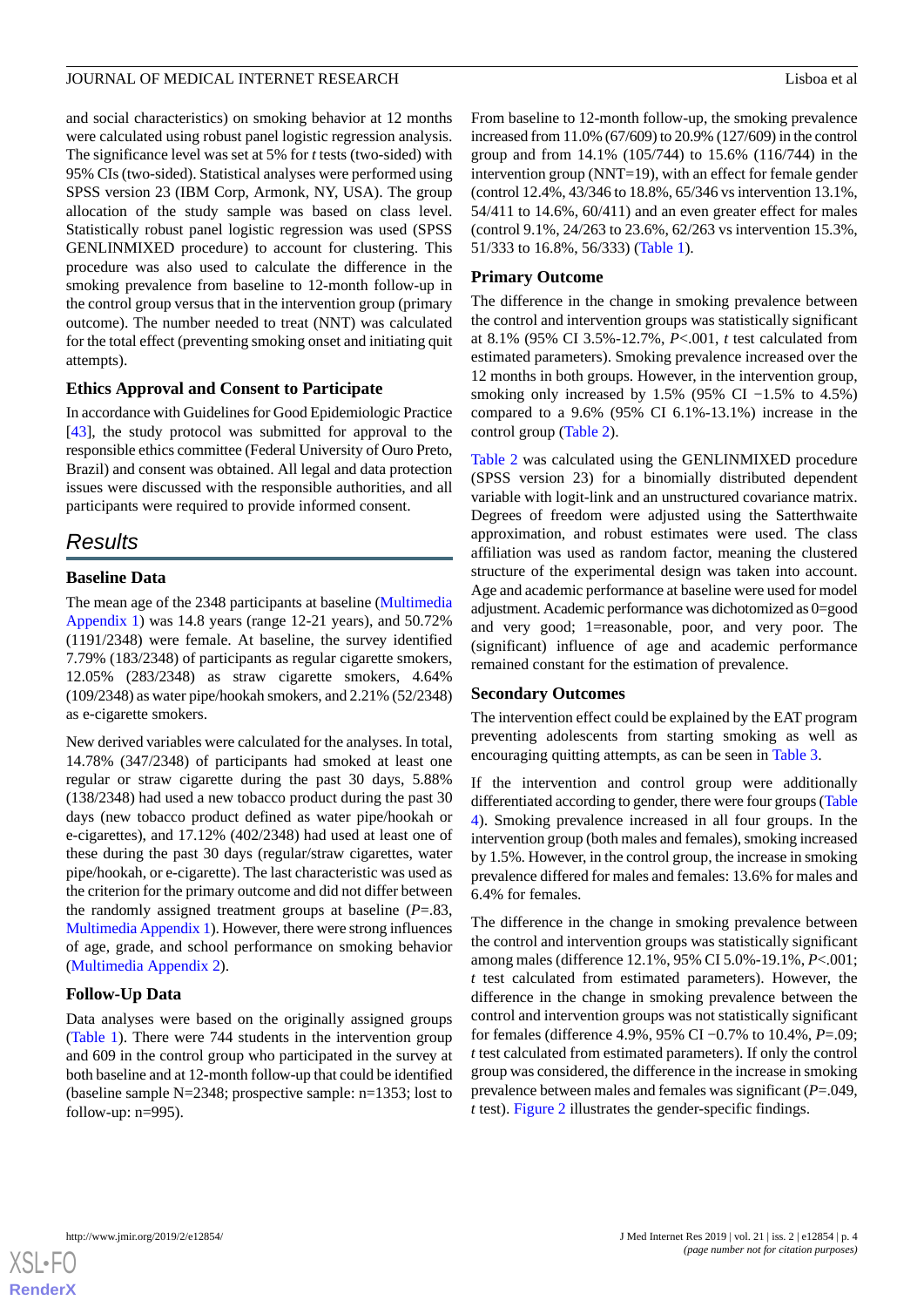<span id="page-4-0"></span>Table 1. Smoking prevalence at baseline (t1) and at the 6- (t2) and 12-month (t3) follow-ups.

| Time point <sup>a</sup>                         | Total sample, n (%) | Intervention group, n (%) | Control group, n (%) | Number needed to treat |
|-------------------------------------------------|---------------------|---------------------------|----------------------|------------------------|
| <b>Total</b>                                    |                     |                           |                      |                        |
| $\ensuremath{\mathrm{t1}}$                      | 172/1353 (12.7)     | 105/744(14.1)             | 67/609(11.0)         |                        |
| $\mathsf{t2}$                                   | 150/899 (16.7)      | 64/472 (13.6)             | 86/427 (20.1)        |                        |
| t3                                              | 243/1353 (18.0)     | 116/744 (15.6)            | 127/609 (20.9)       | $19/12^{b}$            |
| Gender                                          |                     |                           |                      |                        |
| Female                                          |                     |                           |                      |                        |
| $\ensuremath{\mathrm{t1}}$                      | 97/757 (12.8)       | 54/411 (13.1)             | 43/346 (12.4)        |                        |
| t2                                              | 86/518 (16.6)       | 39/266 (14.7)             | 47/252 (18.7)        |                        |
| t3                                              | 125/757 (16.5)      | 60/411 (14.6)             | 65/346 (18.8)        | $24\,$                 |
| <b>Male</b>                                     |                     |                           |                      |                        |
| $\ensuremath{\mathrm{t1}}$                      | 75/596 (12.6)       | 51/333(15.3)              | 24/263 (9.1)         |                        |
| t2                                              | 64/381 (16.8)       | 25/206 (12.1)             | 39/175 (22.3)        |                        |
| t3                                              | 118/596 (19.8)      | 56/333 (16.8)             | 62/263(23.6)         | 15                     |
| <b>Grade at baseline</b>                        |                     |                           |                      |                        |
| $\pmb{7}$                                       |                     |                           |                      |                        |
| $\ensuremath{\mathrm{t1}}$                      | 25/341(7.3)         | 19/213 (8.9)              | 6/128(4.7)           |                        |
| t2                                              | 30/208 (14.4)       | 12/133(9.0)               | 18/75(24.0)          |                        |
| t3                                              | 56/341 (16.4)       | 28/213 (13.1)             | 28/128 (21.9)        | $11\,$                 |
| 8                                               |                     |                           |                      |                        |
| t1                                              | 40/296 (13.5)       | 34/192 (17.7)             | 6/104(5.8)           |                        |
| t2                                              | 38/185 (20.5)       | 24/114 (21.1)             | 14/71 (19.7)         |                        |
| t3                                              | 52/296 (17.6)       | 27/192 (14.1)             | 25/104 (24.0)        | $10\,$                 |
| 9                                               |                     |                           |                      |                        |
| t1                                              | 14/86 (16.3)        | 6/34(17.6)                | 8/52(15.4)           |                        |
| $\mathsf{t2}$                                   | 14/56(25.0)         | 3/10(30.0)                | 11/46(23.9)          |                        |
| t3                                              | 19/86 (22.1)        | 9/34(26.5)                | 10/52(19.2)          | $-14$                  |
| ${\bf 10}$                                      |                     |                           |                      |                        |
| $\mathrm{t}1$                                   | 48/317 (15.1)       | 18/116(15.5)              | 30/201 (14.9)        |                        |
| $\mathsf{t2}$                                   | 45/245(18.4)        | 14/96(14.6)               | 31/149(20.8)         |                        |
| t3                                              | 61/317 (19.2)       | 23/116 (19.8)             | 38/201 (18.9)        | $-108$                 |
| ${\bf 11}$                                      |                     |                           |                      |                        |
| $\ensuremath{\mathrm{t1}}$                      | 45/313 (14.4)       | 28/189 (14.8)             | 17/124(13.7)         |                        |
| t2                                              | 23/205 (11.2)       | 11/119(9.2)               | 12/86(14.0)          |                        |
| t3                                              | 55/313 (17.6)       | 29/189 (15.3)             | 26/124 (21.0)        | $18\,$                 |
| Academic performance <sup>c</sup> (at baseline) |                     |                           |                      |                        |
| Very good                                       |                     |                           |                      |                        |
| $\ensuremath{\mathrm{t1}}$                      | 28/335 (8.4)        | 21/197(10.7)              | 7/138(5.1)           |                        |
| t2                                              | 24/216 (11.1)       | 12/122(9.8)               | 12/94 (12.8)         |                        |
| t3                                              | 43/335 (12.8)       | 25/197 (12.7)             | 18/138 (13.0)        | 283                    |
| $\mathbf{Good}$                                 |                     |                           |                      |                        |
| $\ensuremath{\mathrm{t1}}$                      | 68/577 (11.8)       | 40/299 (13.4)             | 28/278 (10.1)        |                        |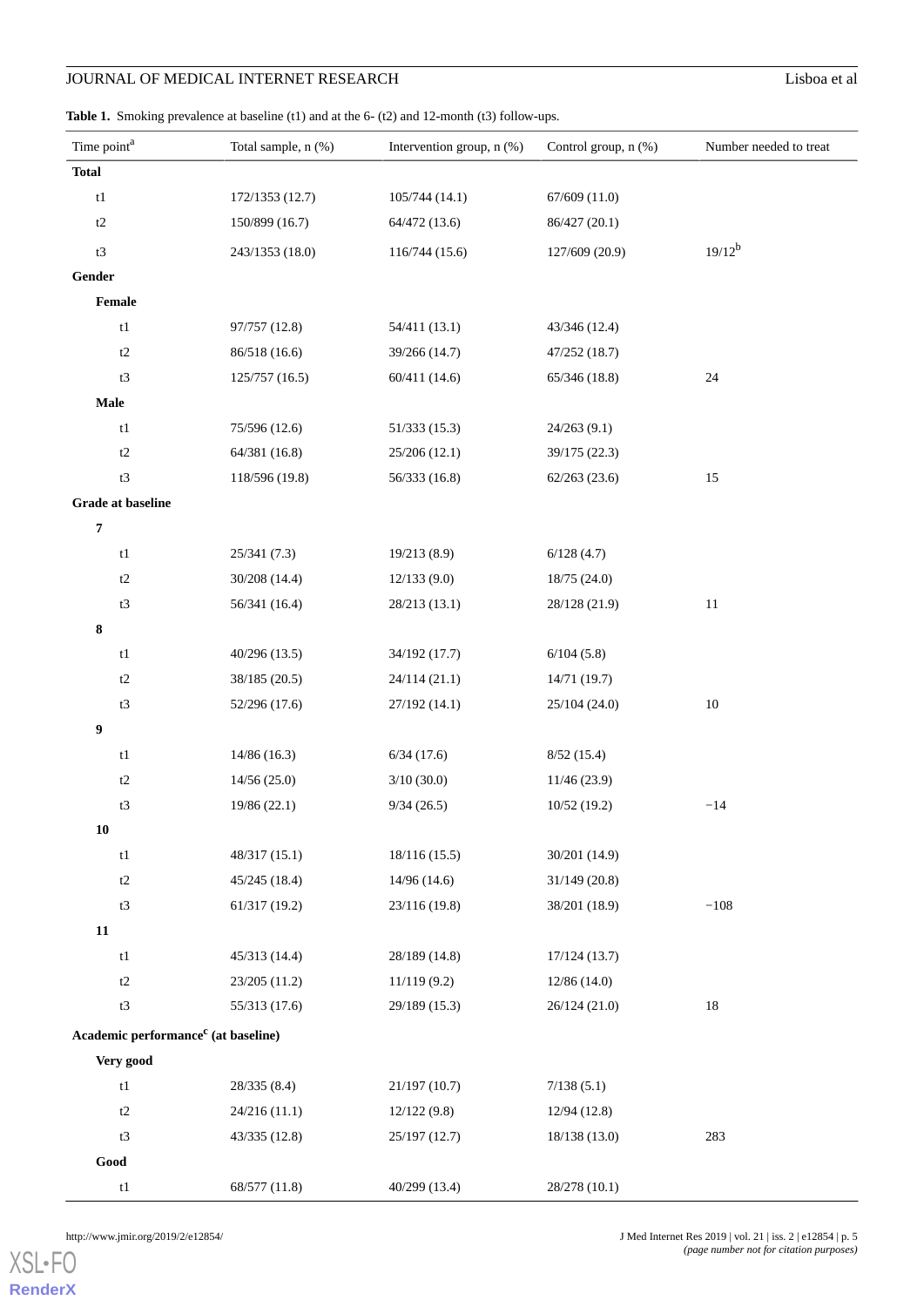| Time point <sup>a</sup> | Total sample, n (%) | Intervention group, $n$ $(\%)$ | Control group, n (%) | Number needed to treat |  |
|-------------------------|---------------------|--------------------------------|----------------------|------------------------|--|
| t2                      | 54/411 (13.1)       | 23/212 (10.8)                  | 31/199(15.6)         |                        |  |
| t3                      | 87/577 (15.1)       | 37/299 (12.4)                  | 50/278(18.0)         | 18                     |  |
| Reasonable              |                     |                                |                      |                        |  |
| t1                      | 64/363 (17.6)       | 34/201 (16.9)                  | 30/162(18.5)         |                        |  |
| t2                      | 53/214 (24.8)       | 19/105(18.1)                   | 34/109 (31.2)        |                        |  |
| t3                      | 91/363(25.1)        | 42/201 (20.9)                  | 49/162 (30.2)        | 11                     |  |
| Poor                    |                     |                                |                      |                        |  |
| t1                      | 9/57(15.8)          | 7/34(20.6)                     | 2/23(8.7)            |                        |  |
| t2                      | 14/43(32.6)         | 8/25(32.0)                     | 6/18(33.3)           |                        |  |
| t3                      | 16/57(28.1)         | 9/34(26.5)                     | 7/23(30.4)           | 25                     |  |
| Very poor               |                     |                                |                      |                        |  |
| t1                      | 3/21(14.3)          | 3/13(23.1)                     | 0/8(0.0)             |                        |  |
| t2                      | 5/15(33.3)          | 2/8(25.0)                      | 3/7(42.9)            |                        |  |
| t3                      | 6/21(28.6)          | 3/13(23.1)                     | $3/8$ (37.5)         | 7                      |  |

<sup>a</sup>The case number at t1 and t3 corresponds to all participants at t3 (N=1353, the basis for the analysis of the primary outcome). For better comparability, only cases are used for t2 that were also present at t3 (N=899).

<span id="page-5-0"></span><sup>b</sup>The NNT is 12 if the baseline differences are taken into account.

<sup>c</sup>Academic performance was assessed by the students themselves through one single 5-point Likert scale item in the study questionnaire.

|  |  |  | Table 2. Change in smoking prevalence in the intervention and control groups from baseline to 12-month follow-up. |  |  |
|--|--|--|-------------------------------------------------------------------------------------------------------------------|--|--|
|--|--|--|-------------------------------------------------------------------------------------------------------------------|--|--|

| Pairwise contrasts   | Survey wave pairwise contrasts   | Contrast estimate | SЕ    | $t(d\hat{f})$ | $P$ value <sup>a</sup> | 95% CI <sup>b</sup> |
|----------------------|----------------------------------|-------------------|-------|---------------|------------------------|---------------------|
| Intervention         | 12-month follow-up from baseline | 0.015             | 0.015 | 0.975(883)    | .33                    | $-0.015, 0.045$     |
| Control              | 12-month follow-up from baseline | 0.096             | 0.018 | 5.413 (714)   | ${<}001$               | 0.061, 0.131        |
| Difference in change | Control and intervention groups  | 0.081             | 0.023 | 3.456 (1595)  | ${<}001$               | 0.035, 0.127        |

<span id="page-5-1"></span><sup>a</sup>The sequential Sidak adjusted significance level is .05.

<sup>b</sup>Confidence interval bounds are approximate.

Table 3. Nominal and percentage effects of the intervention on the smoking status (secondary outcomes) from baseline to 12-month follow-up (N=1353; *P*=.001 [Fisher test]).

| Sample                         | Prospective smoking status (t1-t3) |                           |                       |                             |  |  |
|--------------------------------|------------------------------------|---------------------------|-----------------------|-----------------------------|--|--|
|                                | Remained a nonsmoker<br>$(n=1041)$ | Started smoking $(n=140)$ | Quit smoking $(n=69)$ | Remained a smoker $(n=103)$ |  |  |
| Control group, $n$ $(\%)$      | 460 (75.5)                         | 82 (13.5)                 | 22(3.6)               | 45 (7.4)                    |  |  |
| Intervention group, $n$ $(\%)$ | 581 (78.1)                         | 58 (7.8)                  | 47(6.3)               | 58 (7.8)                    |  |  |

The change in smoking behavior was also examined separately for the intervention and control groups. In the control group, there was a 13.5% change from nonsmokers to smokers, but only a 3.6% change from smokers to nonsmokers. The proportion of smokers in the control group increased from 11.0% to 20.9%. This difference was statistically significant (*P*<.001, McNemar test). However, in the intervention group, the changes from smokers to nonsmokers and from nonsmokers to smokers were roughly balanced. The proportion of smokers increased moderately from 14.1% (105/744) to 15.6% (116/744), but the

difference was not significant (*P*=.34, McNemar test). This suggests the intervention prevented a further increase in the proportion of smokers.

The differences in change in smoking prevalence from baseline to 12-month follow-up between the intervention and control groups were increased in participants with low school performance ([Table 5\)](#page-7-0). Dichotomized academic performance at baseline was used for the calculation (0=good or very good; 1= reasonable, poor, or very poor).

[XSL](http://www.w3.org/Style/XSL)•FO **[RenderX](http://www.renderx.com/)**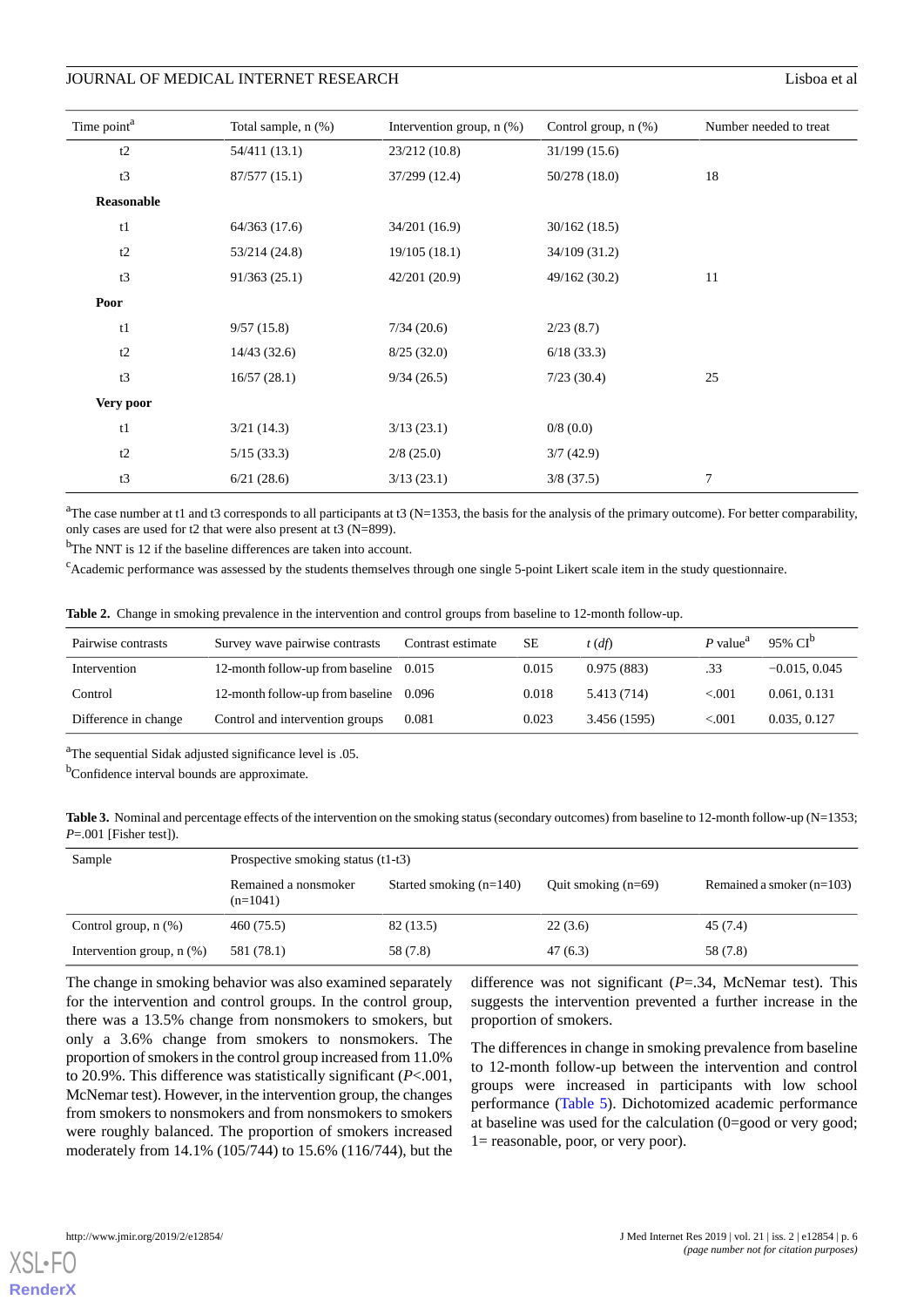<span id="page-6-0"></span>**Table 4.** Nominal and percentage effects of the intervention on smoking status by gender.

| Sample                      | Prospective smoking status (t1-t3) |                                                  |         |                             |  |  |
|-----------------------------|------------------------------------|--------------------------------------------------|---------|-----------------------------|--|--|
|                             | Remained a nonsmoker<br>$(n=1041)$ | Started smoking (n=140)<br>Quit smoking $(n=69)$ |         | Remained a smoker $(n=103)$ |  |  |
| Control group, n (%)        |                                    |                                                  |         |                             |  |  |
| Total                       | 460 (75.5)                         | 82 (13.5)                                        | 22(3.6) | 45(7.4)                     |  |  |
| Female                      | 267(77.2)                          | 36(10.4)                                         | 14(4.0) | 29(8.4)                     |  |  |
| Male                        | 193 (73.4)                         | 46(17.5)                                         | 8(3.0)  | 16(6.1)                     |  |  |
| Intervention group, $n$ (%) |                                    |                                                  |         |                             |  |  |
| Total                       | 581 (78.1)                         | 58 (7.8)                                         | 47(6.3) | 58 (7.8)                    |  |  |
| Female                      | 324 (78.8)                         | 33(8.0)                                          | 27(6.6) | 27(6.6)                     |  |  |
| Male                        | 257(77.2)                          | 25(7.5)                                          | 20(6.0) | 31(9.3)                     |  |  |
| Total $(n)$                 |                                    |                                                  |         |                             |  |  |
| Female                      | 591                                | 69                                               | 41      | 56                          |  |  |
| Male                        | 450                                | 71                                               | 28      | 47                          |  |  |

<span id="page-6-1"></span>Figure 2. Effects of the intervention on smoking status by gender.



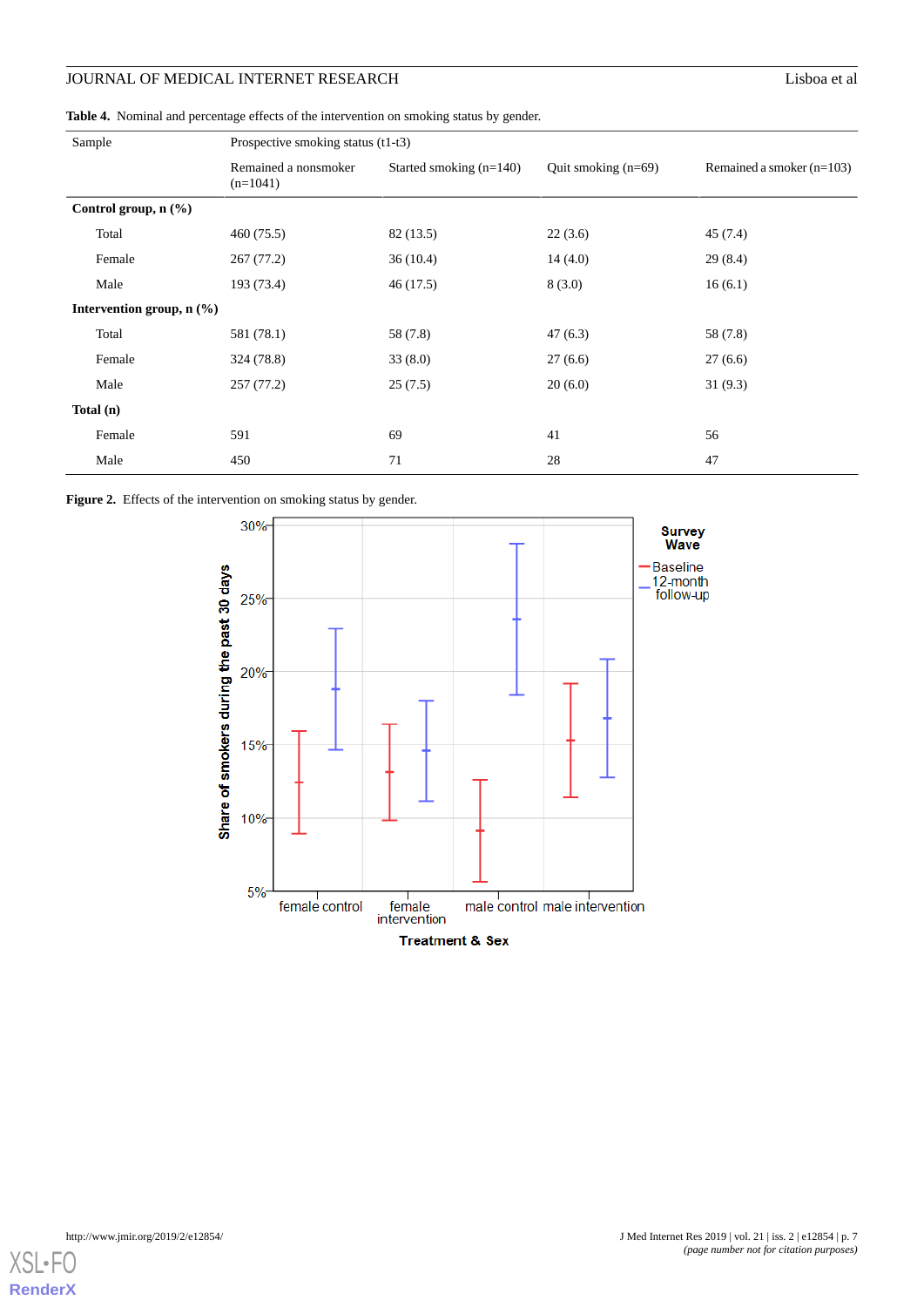<span id="page-7-0"></span>**Table 5.** Effect of school performance on the change in the prevalence of smoking, calculated with GENLINMIXED.

| Academic perfor-<br>mance and treatment | Survey wave pairwise contrasts   | Contrast estimate | SЕ    | $t(d\hat{f})$ | Adjusted significance <sup>a</sup> | 95% $CI^b$      |  |
|-----------------------------------------|----------------------------------|-------------------|-------|---------------|------------------------------------|-----------------|--|
| Not good                                |                                  |                   |       |               |                                    |                 |  |
| Intervention                            | 12-month follow-up from baseline | 0.041             | 0.038 | 1.094 (356)   | .28                                | $-0.033, 0.115$ |  |
| Control                                 | 12-month follow-up from baseline | 0.138             | 0.033 | 4.141 (1155)  | < 0.001                            | 0.073, 0.203    |  |
| Good                                    |                                  |                   |       |               |                                    |                 |  |
| Intervention                            | 12-month follow-up from baseline | 0.002             | 0.014 | 0.145(2077)   | .89                                | $-0.026, 0.031$ |  |
| Control                                 | 12-month follow-up from baseline | 0.077             | 0.020 | 3.936 (754)   | ${<}001$                           | 0.039, 0.116    |  |

<sup>a</sup>The sequential Sidak adjusted significance level is .05.

<sup>b</sup>Confidence interval bounds are approximate.

# *Discussion*

### **Principal Findings**

To our knowledge, this is the first randomized trial on school-based tobacco prevention in Brazil that showed significant (*P*<.01) results in favor of the intervention. From baseline to the 12-month follow-up, the smoking prevalence increased from 11.0% to 20.9% in the control group and from 14.1% to 15.6% in the intervention group. This effect was increased for students with low educational background (ie, with low academic performance), which suggests that the intervention may contribute to reducing social inequalities among Brazilian adolescents, which are enhanced by tobacco addiction [[44](#page-10-5)[-48](#page-10-6)]. In addition, this study represents the first time the current (2015) EAT school curriculum was prospectively evaluated globally. Therefore, our findings have high relevance for the global EAT network (educationtobacco.org). In Brazil, EAT is currently established at 15 Brazilian medical schools, with more than 200 medical students volunteering to educate more than 8000 adolescents per year. Therefore, our findings also have high local relevance. Considering the NNT we found in this study (NNT=12 with baseline differences taken into account) and the current structure of EAT in Brazil (8000 adolescents covered annually), we can extrapolate that 667 Brazilian adolescents per year (8000/12) either quit smoking or do not start smoking due to EAT.

Local and international observations indicate that school-based preventions strongly motivated medical students within EAT for further tobacco control activities, such as engaging with politicians or improving medical education in regard to smoking cessation by organizing elective courses for their peers [\[13](#page-9-4)]. In Brazil, a national tobacco control award was organized by local medical students involved with EAT to recognize the best idea for enhancing tobacco control [\[49](#page-10-7)].

#### **Limitations**

#### *Lack of Biochemical Validation*

Originally, we planned to biochemically validate our findings via carbon monoxide measurements with a portable CO analyzer "Smokerlyzer piCO+" (Bedfont Scientific, Maidstone, United Kingdom) that was purchased for the study [\[42](#page-10-3)]. However, random measurements were not possible as some schools and teachers refused to participate. This made systematic collection impossible, and we were not able to collect a sample for analysis.

#### *Generalizability*

As our research was not conducted multinationally, we cannot generalize our results to different countries and cultural backgrounds. However, the similarity between the results found here and the ones found in our German studies [\[17](#page-9-7)-[19\]](#page-9-9) increases the international validity of our research. Also, as this study was performed in the setting of Brazilian public schools, the results might not be generalizable to private schools. The fact that there were some students aged 18 to 21 years in our study (the normal expected age range for grades 7-11 would be 12-17 years) may reflect higher rates of grade retention in public schools. Nevertheless, after excluding those participants aged 18 to 21 years (117/2348), we repeated all statistical analyses (data not shown) and noted that the significant results found for the total number of students remained the same.

#### **Comparison With Prior Work in Brazil**

This is the first randomized trial on school-based tobacco prevention in Brazil that showed significant (*P*<.01) results in favor of the intervention. Prior work failed to show such an effect mainly due to lack of sample size, funding, and incompletely implemented interventions [\[11](#page-9-2)[,12](#page-9-3)]. By using motivated volunteer medical students, we were not dependent on the participation and training of teachers but had a preselected enthusiastic team that achieved complete implementation in the intervention classes. However, although the use of medical students has many benefits [\[13](#page-9-4)], it limits the number of adolescents that may be reached by the intervention.

#### **Conclusions**

The EAT intervention prevents smoking by encouraging quitting and preventing smoking onset, especially among males and students with low educational background.

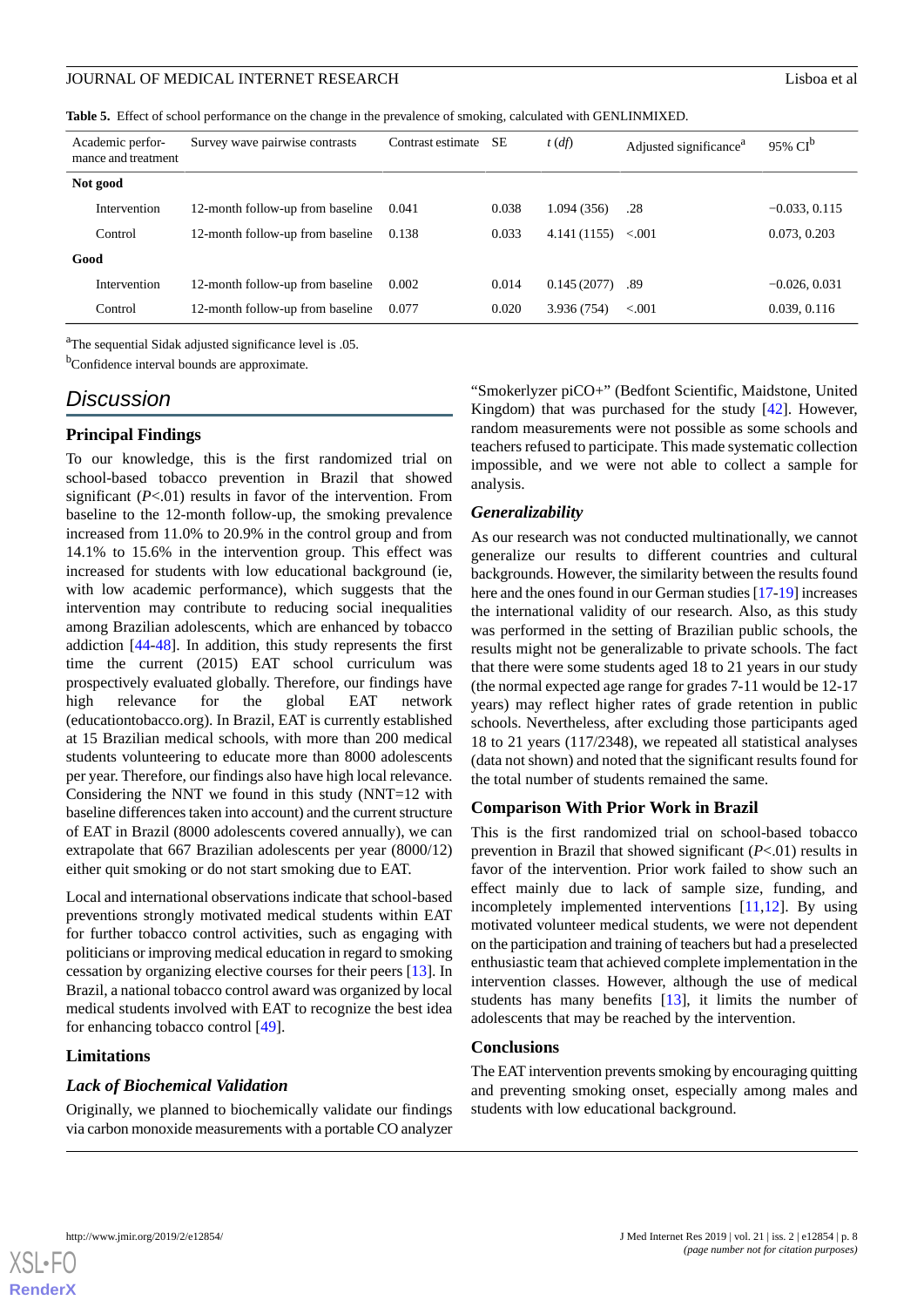# **Acknowledgments**

We would like to thank all participating schools, pupils, teachers, and medical students who helped to organize the classroom visits in Ouro Preto. We also would like to thank Federal University of Ouro Preto, Ouro Preto Government Department of Education, Ouro Preto Government Department of Health, and the Office of Ouro Preto Regional Superintendent of Schools for their contribution in determining the project logistics.

# **Authors' Contributions**

TJB invented, designed, and organized the intervention, provided the original classroom materials translated into Portuguese, wrote the manuscript, provided all figures, conceived the study design, provided the questionnaire, and supported conducting the study, data entry, and performed the statistical analysis. OCL, BBS, LEFX, and PCRPC contributed to the design of the study, assisted with the translation of classroom materials, wrote parts of the manuscript, and reviewed the final version of the manuscript. OCL, BBS, LEFX, and MRA coordinated the logistics of the study in Brazil, data collection, and data entry. All authors declare responsibility for the data and findings presented and have full access to the dataset.

# **Conflicts of Interest**

<span id="page-8-6"></span>None declared.

# **Multimedia Appendix 1**

Descriptive characteristics at baseline: all cases including dropouts.

<span id="page-8-7"></span>[[PDF File \(Adobe PDF File\), 46KB-Multimedia Appendix 1](https://jmir.org/api/download?alt_name=jmir_v21i2e12854_app1.pdf)]

# **Multimedia Appendix 2**

Some bivariate relationships at baseline: all cases including dropouts.

[[PDF File \(Adobe PDF File\), 32KB-Multimedia Appendix 2](https://jmir.org/api/download?alt_name=jmir_v21i2e12854_app2.pdf)]

# **Multimedia Appendix 3**

CONSORT‐EHEALTH checklist (V 1.6.1).

<span id="page-8-0"></span>[[PDF File \(Adobe PDF File\), 97KB-Multimedia Appendix 3](https://jmir.org/api/download?alt_name=jmir_v21i2e12854_app3.pdf&filename=5eb2d6bc5b72fbb00c9394c8ae63f429.pdf)]

# <span id="page-8-1"></span>**References**

- <span id="page-8-2"></span>1. Pinto M, Bardach A, Palacios A, Biz A, Alcaraz A, Rodríguez B, et al. Carga de doença atribuível ao uso do tabaco no Brasil e potencial impacto do aumento de preços por meio de impostos. Documento técnico IECS N° 21. Buenos Aires, Argentina: Instituto de Efectividad Clínica y Sanitaria; 2017.
- 2. Barreto S, Giatti L, Oliveira-Campos M, Andreazzi M, Malta DC. Experimentation and use of cigarette and other tobacco products among adolescents in the Brazilian state capitals (PeNSE 2012). Rev Bras Epidemiol 2014;17 Suppl 1:62-76 [[FREE Full text](http://www.scielo.br/scielo.php?script=sci_arttext&pid=S1415-790X2014000500062&lng=en&nrm=iso&tlng=en)] [Medline: [25054254](http://www.ncbi.nlm.nih.gov/entrez/query.fcgi?cmd=Retrieve&db=PubMed&list_uids=25054254&dopt=Abstract)]
- <span id="page-8-3"></span>3. Thomas R, McLellan J, Perera R. Effectiveness of school-based smoking prevention curricula: systematic review and meta-analysis. BMJ Open 2015 Mar 10;5(3):e006976 [[FREE Full text](http://bmjopen.bmj.com/cgi/pmidlookup?view=long&pmid=25757946)] [doi: [10.1136/bmjopen-2014-006976](http://dx.doi.org/10.1136/bmjopen-2014-006976)] [Medline: [25757946](http://www.ncbi.nlm.nih.gov/entrez/query.fcgi?cmd=Retrieve&db=PubMed&list_uids=25757946&dopt=Abstract)]
- <span id="page-8-4"></span>4. Peirson L, Ali M, Kenny M, Raina P, Sherifali D. Interventions for prevention and treatment of tobacco smoking in school-aged children and adolescents: a systematic review and meta-analysis. Prev Med 2016 Apr;85:20-31. [doi: [10.1016/j.ypmed.2015.12.004\]](http://dx.doi.org/10.1016/j.ypmed.2015.12.004) [Medline: [26743631\]](http://www.ncbi.nlm.nih.gov/entrez/query.fcgi?cmd=Retrieve&db=PubMed&list_uids=26743631&dopt=Abstract)
- 5. Hefler M, Liberato S, Thomas DP. Incentives for preventing smoking in children and adolescents. Cochrane Database Syst Rev 2017 Dec 06;6:CD008645. [doi: [10.1002/14651858.CD008645.pub3\]](http://dx.doi.org/10.1002/14651858.CD008645.pub3) [Medline: [28585288\]](http://www.ncbi.nlm.nih.gov/entrez/query.fcgi?cmd=Retrieve&db=PubMed&list_uids=28585288&dopt=Abstract)
- <span id="page-8-5"></span>6. Bast L, Due P, Ersbøll AK, Damsgaard M, Andersen A. Association of school characteristics and implementation in the X:IT Study-a school-randomized smoking prevention program. J Sch Health 2017 Dec;87(5):329-337. [doi: [10.1111/josh.12500\]](http://dx.doi.org/10.1111/josh.12500) [Medline: [28382673\]](http://www.ncbi.nlm.nih.gov/entrez/query.fcgi?cmd=Retrieve&db=PubMed&list_uids=28382673&dopt=Abstract)
- 7. Midford R, Cahill H, Lester L, Foxcroft D, Ramsden R, Venning L. Smoking prevention for students: findings from a three-year program of integrated harm minimization school drug education. Subst Use Misuse 2016;51(3):395-407. [doi: [10.3109/10826084.2015.1110173\]](http://dx.doi.org/10.3109/10826084.2015.1110173) [Medline: [26886503\]](http://www.ncbi.nlm.nih.gov/entrez/query.fcgi?cmd=Retrieve&db=PubMed&list_uids=26886503&dopt=Abstract)
- 8. Garnham-Lee K, Trigwell J, McGee CE, Knowles Z, Foweather L. Impact and acceptability of the coach and teacher training within a school-based sport-for-health smoking prevention intervention: SmokeFree Sports. J Child Adoles Subst 2016 Jun 17;25(6):606-612. [doi: [10.1080/1067828X.2016.1175982\]](http://dx.doi.org/10.1080/1067828X.2016.1175982)

[XSL](http://www.w3.org/Style/XSL)•FO **[RenderX](http://www.renderx.com/)**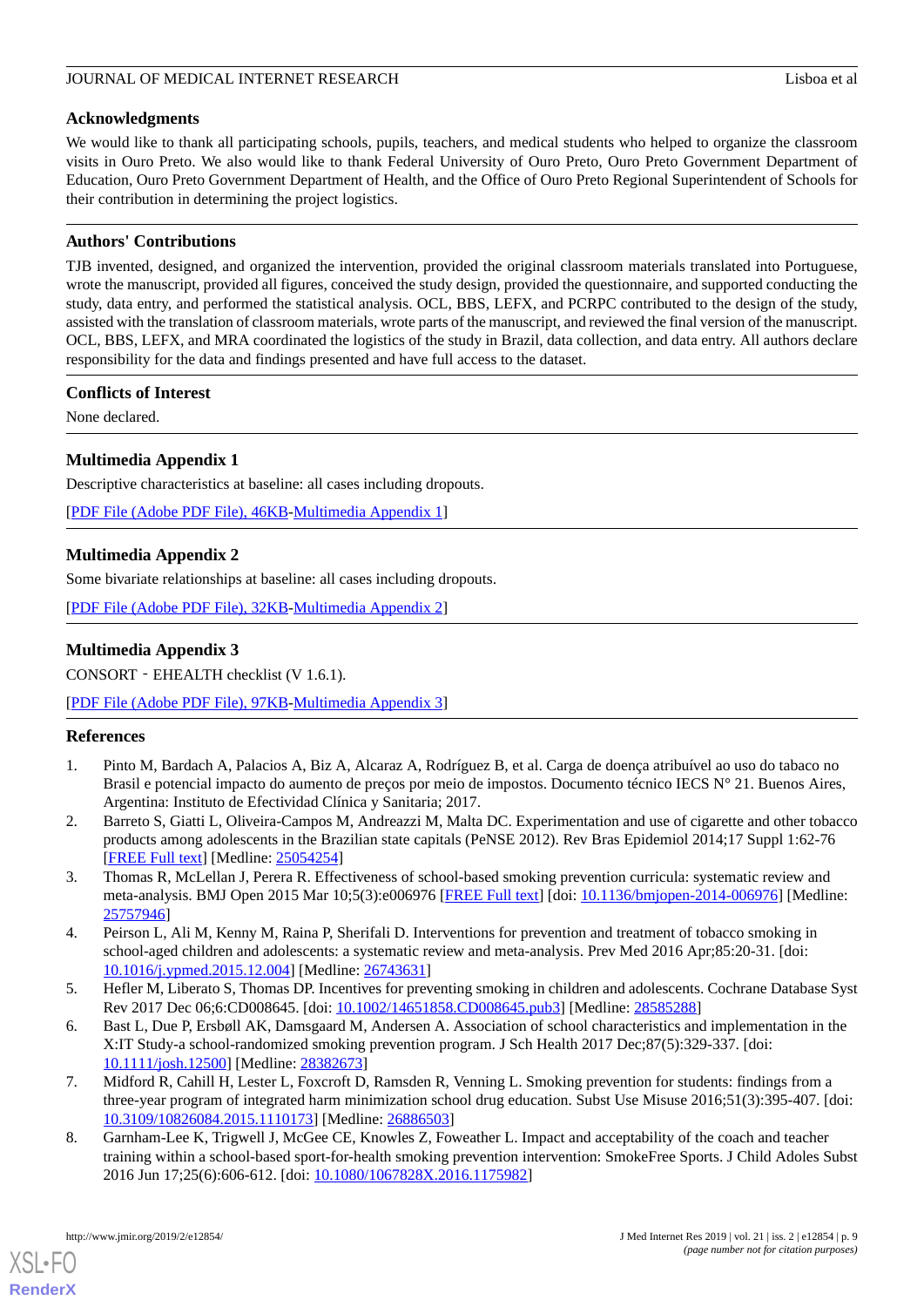- <span id="page-9-0"></span>9. Brown N, Luckett T, Davidson P, DiGiacomo M. Family-focussed interventions to reduce harm from smoking in primary school-aged children: a systematic review of evaluative studies. Prev Med 2017 Aug;101:117-125. [doi: [10.1016/j.ypmed.2017.06.011\]](http://dx.doi.org/10.1016/j.ypmed.2017.06.011) [Medline: [28601619\]](http://www.ncbi.nlm.nih.gov/entrez/query.fcgi?cmd=Retrieve&db=PubMed&list_uids=28601619&dopt=Abstract)
- <span id="page-9-1"></span>10. Chan S, Cheung Y, Fong D, Emmons K, Leung A, Leung D, et al. Family-based smoking cessation intervention for smoking fathers and nonsmoking mothers with a child: a randomized controlled trial. J Pediatr 2017 Dec;182:260.e4-266.e4. [doi: [10.1016/j.jpeds.2016.11.021\]](http://dx.doi.org/10.1016/j.jpeds.2016.11.021) [Medline: [27989407](http://www.ncbi.nlm.nih.gov/entrez/query.fcgi?cmd=Retrieve&db=PubMed&list_uids=27989407&dopt=Abstract)]
- <span id="page-9-2"></span>11. do Nascimento MO, De Micheli D. Evaluation of different school-based preventive interventions for reducing the use of psychotropic substances among students: a randomized study. Cien Saude Colet 2015 Aug;20(8):2499-2510 [[FREE Full](http://www.scielo.br/scielo.php?script=sci_arttext&pid=S1413-81232015000802499&lng=en&nrm=iso&tlng=en) [text](http://www.scielo.br/scielo.php?script=sci_arttext&pid=S1413-81232015000802499&lng=en&nrm=iso&tlng=en)] [doi: [10.1590/1413-81232015208.15152014\]](http://dx.doi.org/10.1590/1413-81232015208.15152014) [Medline: [26221815](http://www.ncbi.nlm.nih.gov/entrez/query.fcgi?cmd=Retrieve&db=PubMed&list_uids=26221815&dopt=Abstract)]
- <span id="page-9-4"></span><span id="page-9-3"></span>12. Malcon M, Menezes A, Assunção M, Neutzling M, Challal P. Efetividade de uma intervenção educacional em tabagismo entre adolescentes escolares. Rev Bras Epidemiol 2011 Mar;14(1):63-72. [doi: [10.1590/S1415-790X2011000100006](http://dx.doi.org/10.1590/S1415-790X2011000100006)]
- <span id="page-9-5"></span>13. Brinker T, Buslaff F, Haney C, Gaim B, Haney A, Schmidt S, Netzwerk Aufklärung gegen Tabak, et al. [The global medical network Education Against Tobacco-voluntary tobacco prevention made in Germany]. Bundesgesundheitsblatt Gesundheitsforschung Gesundheitsschutz 2018 Nov;61(11):1453-1461. [doi: [10.1007/s00103-018-2826-8\]](http://dx.doi.org/10.1007/s00103-018-2826-8) [Medline: [30284623](http://www.ncbi.nlm.nih.gov/entrez/query.fcgi?cmd=Retrieve&db=PubMed&list_uids=30284623&dopt=Abstract)]
- <span id="page-9-6"></span>14. Brinker TJ, Seeger W. Photoaging mobile apps: a novel opportunity for smoking cessation? J Med Internet Res 2015 Jul 27;17(7):e186 [\[FREE Full text](http://www.jmir.org/2015/7/e186/)] [doi: [10.2196/jmir.4792](http://dx.doi.org/10.2196/jmir.4792)] [Medline: [26215210](http://www.ncbi.nlm.nih.gov/entrez/query.fcgi?cmd=Retrieve&db=PubMed&list_uids=26215210&dopt=Abstract)]
- <span id="page-9-7"></span>15. Education Against Tobacco. URL:<http://educationtobacco.org>
- 16. Brinker T, Seeger W, Buslaff F. Photoaging mobile apps in school-based tobacco prevention: the mirroring approach. J Med Internet Res 2016 Dec 28;18(6):e183 [\[FREE Full text](http://www.jmir.org/2016/6/e183/)] [doi: [10.2196/jmir.6016\]](http://dx.doi.org/10.2196/jmir.6016) [Medline: [27352819](http://www.ncbi.nlm.nih.gov/entrez/query.fcgi?cmd=Retrieve&db=PubMed&list_uids=27352819&dopt=Abstract)]
- <span id="page-9-8"></span>17. Brinker T, Stamm-Balderjahn S, Seeger W, Klingelhöfer D, Groneberg DA. Education Against Tobacco (EAT): a quasi-experimental prospective evaluation of a multinational medical-student-delivered smoking prevention programme for secondary schools in Germany. BMJ Open 2015 Sep 18;5(9):e008093 [\[FREE Full text\]](http://bmjopen.bmj.com/cgi/pmidlookup?view=long&pmid=26384722) [doi: [10.1136/bmjopen-2015-008093\]](http://dx.doi.org/10.1136/bmjopen-2015-008093) [Medline: [26384722](http://www.ncbi.nlm.nih.gov/entrez/query.fcgi?cmd=Retrieve&db=PubMed&list_uids=26384722&dopt=Abstract)]
- <span id="page-9-9"></span>18. Brinker T, Stamm-Balderjahn S, Seeger W, Groneberg DA. Education Against Tobacco (EAT): a quasi-experimental prospective evaluation of a programme for preventing smoking in secondary schools delivered by medical students: a study protocol. BMJ Open 2014 Jul 24;4(7):e004909 [\[FREE Full text\]](http://bmjopen.bmj.com/cgi/pmidlookup?view=long&pmid=25059969) [doi: [10.1136/bmjopen-2014-004909\]](http://dx.doi.org/10.1136/bmjopen-2014-004909) [Medline: [25059969\]](http://www.ncbi.nlm.nih.gov/entrez/query.fcgi?cmd=Retrieve&db=PubMed&list_uids=25059969&dopt=Abstract)
- <span id="page-9-10"></span>19. Brinker T, Owczarek A, Seeger W, Groneberg D, Brieske C, Jansen P, et al. A medical student-delivered smoking prevention program, Education Against Tobacco, for secondary schools in Germany: randomized controlled trial. J Med Internet Res 2017 Dec 06;19(6):e199 [\[FREE Full text](http://www.jmir.org/2017/6/e199/)] [doi: [10.2196/jmir.7906\]](http://dx.doi.org/10.2196/jmir.7906) [Medline: [28588007](http://www.ncbi.nlm.nih.gov/entrez/query.fcgi?cmd=Retrieve&db=PubMed&list_uids=28588007&dopt=Abstract)]
- <span id="page-9-11"></span>20. Bernstein S, Yu S, Post L, Dziura J, Rigotti NA. Undertreatment of tobacco use relative to other chronic conditions. Am J Public Health 2013 Aug;103(8):e59-e65. [doi: [10.2105/AJPH.2012.301112](http://dx.doi.org/10.2105/AJPH.2012.301112)] [Medline: [23763395](http://www.ncbi.nlm.nih.gov/entrez/query.fcgi?cmd=Retrieve&db=PubMed&list_uids=23763395&dopt=Abstract)]
- 21. Raupach T, Falk J, Vangeli E, Schiekirka S, Rustler C, Grassi M, et al. Structured smoking cessation training for health professionals on cardiology wards: a prospective study. Eur J Prev Cardiol 2014 Jul;21(7):915-922. [doi: [10.1177/2047487312462803\]](http://dx.doi.org/10.1177/2047487312462803) [Medline: [23008136\]](http://www.ncbi.nlm.nih.gov/entrez/query.fcgi?cmd=Retrieve&db=PubMed&list_uids=23008136&dopt=Abstract)
- <span id="page-9-12"></span>22. Anders S, Strobel L, Krampe H, Raupach T. [Do final-year medical students know enough about the treatment of alcohol use disorders and smoking?]. Dtsch Med Wochenschr 2013 Jan;138(1-2):23-27. [doi: [10.1055/s-0032-1327367\]](http://dx.doi.org/10.1055/s-0032-1327367) [Medline: [23250691](http://www.ncbi.nlm.nih.gov/entrez/query.fcgi?cmd=Retrieve&db=PubMed&list_uids=23250691&dopt=Abstract)]
- 23. Flett K, Grogan S, Clark-Carter D, Gough B, Conner M. Male smokers' experiences of an appearance-focused facial-ageing intervention. J Health Psychol 2017 Dec;22(4):422-433. [doi: [10.1177/1359105315603477](http://dx.doi.org/10.1177/1359105315603477)] [Medline: [26338489](http://www.ncbi.nlm.nih.gov/entrez/query.fcgi?cmd=Retrieve&db=PubMed&list_uids=26338489&dopt=Abstract)]
- 24. Jiwa M, Burford O, Parsons R. Preliminary findings of how visual demonstrations of changes to physical appearance may enhance weight loss attempts. Eur J Public Health 2015 Apr;25(2):283-285. [doi: [10.1093/eurpub/cku249](http://dx.doi.org/10.1093/eurpub/cku249)] [Medline: [25644139](http://www.ncbi.nlm.nih.gov/entrez/query.fcgi?cmd=Retrieve&db=PubMed&list_uids=25644139&dopt=Abstract)]
- 25. Mahler H, Kulik J, Butler H, Gerrard M, Gibbons FX. Social norms information enhances the efficacy of an appearance-based sun protection intervention. Soc Sci Med 2008 Jul;67(2):321-329 [\[FREE Full text](http://europepmc.org/abstract/MED/18448221)] [doi: [10.1016/j.socscimed.2008.03.037](http://dx.doi.org/10.1016/j.socscimed.2008.03.037)] [Medline: [18448221](http://www.ncbi.nlm.nih.gov/entrez/query.fcgi?cmd=Retrieve&db=PubMed&list_uids=18448221&dopt=Abstract)]
- 26. Olson A, Gaffney C, Starr P, Dietrich AJ. The impact of an appearance-based educational intervention on adolescent intention to use sunscreen. Health Educ Res 2008 Oct; 23(5): 763-769 [\[FREE Full text](http://europepmc.org/abstract/MED/18039727)] [doi: [10.1093/her/cym005](http://dx.doi.org/10.1093/her/cym005)] [Medline: [18039727](http://www.ncbi.nlm.nih.gov/entrez/query.fcgi?cmd=Retrieve&db=PubMed&list_uids=18039727&dopt=Abstract)]
- 27. Owen A, Grogan S, Clark-Carter D. Effects of an appearance-focussed versus a health-focussed intervention on men's attitudes towards UV exposure. Int J Men Health 2016;15(1):12-26. [doi: [10.3149/jmh.1501.34](http://dx.doi.org/10.3149/jmh.1501.34)]
- 28. Stapleton J, Turrisi R, Hillhouse J, Robinson J, Abar B. A comparison of the efficacy of an appearance-focused skin cancer intervention within indoor tanner subgroups identified by latent profile analysis. J Behav Med 2010 Jun;33(3):181-190. [doi: [10.1007/s10865-009-9246-z\]](http://dx.doi.org/10.1007/s10865-009-9246-z) [Medline: [20058183](http://www.ncbi.nlm.nih.gov/entrez/query.fcgi?cmd=Retrieve&db=PubMed&list_uids=20058183&dopt=Abstract)]
- 29. Tuong W, Armstrong AW. Effect of appearance-based education compared with health-based education on sunscreen use and knowledge: a randomized controlled trial. J Am Acad Dermatol 2014 Apr;70(4):665-669. [doi: [10.1016/j.jaad.2013.12.007](http://dx.doi.org/10.1016/j.jaad.2013.12.007)] [Medline: [24508292](http://www.ncbi.nlm.nih.gov/entrez/query.fcgi?cmd=Retrieve&db=PubMed&list_uids=24508292&dopt=Abstract)]
- 30. Brinker T, Holzapfel J, Baudson T, Sies K, Jakob L, Baumert H, et al. Photoaging smartphone app promoting poster campaign to reduce smoking prevalence in secondary schools: the Smokerface Randomized Trial: design and baseline

[XSL](http://www.w3.org/Style/XSL)•FO **[RenderX](http://www.renderx.com/)**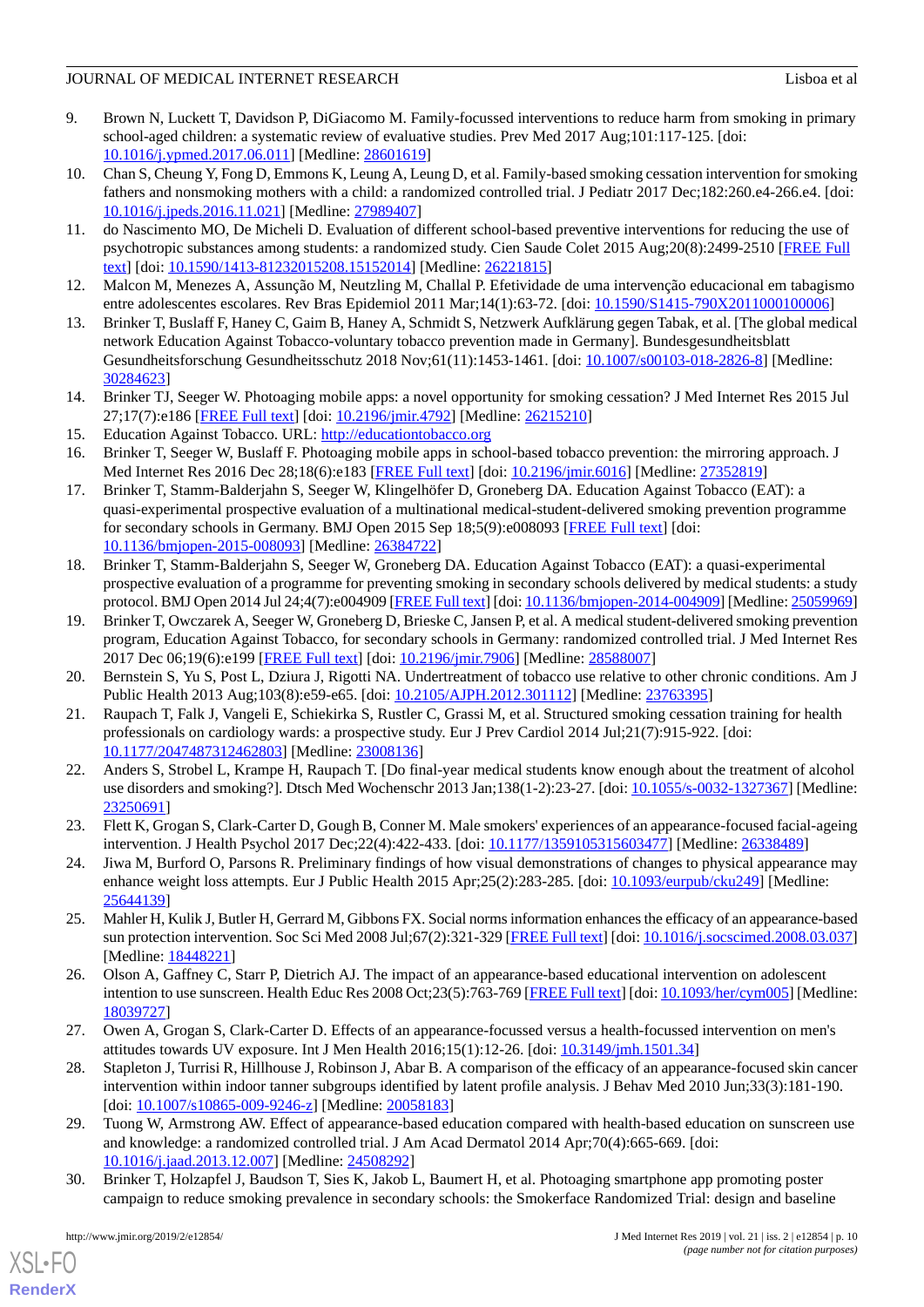characteristics. BMJ Open 2016 Dec 07;6(11):e014288 [\[FREE Full text\]](http://bmjopen.bmj.com/cgi/pmidlookup?view=long&pmid=27821601) [doi: [10.1136/bmjopen-2016-014288\]](http://dx.doi.org/10.1136/bmjopen-2016-014288) [Medline: [27821601](http://www.ncbi.nlm.nih.gov/entrez/query.fcgi?cmd=Retrieve&db=PubMed&list_uids=27821601&dopt=Abstract)]

- 31. Brinker T, Schadendorf D, Klode J, Cosgarea I, Rösch A, Jansen P, et al. Photoaging mobile apps as a novel opportunity for melanoma prevention: pilot study. JMIR Mhealth Uhealth 2017 Jul 26;5(7):e101 [[FREE Full text](http://mhealth.jmir.org/2017/7/e101/)] [doi: [10.2196/mhealth.8231](http://dx.doi.org/10.2196/mhealth.8231)] [Medline: [28747297](http://www.ncbi.nlm.nih.gov/entrez/query.fcgi?cmd=Retrieve&db=PubMed&list_uids=28747297&dopt=Abstract)]
- 32. Burford O, Smith M, Jiwa M, Carter O. Photoageing Intervention (PAINT): a proposal for a randomised controlled trial in Australian primary care. AMJ 2008 Nov 31;1(7):8-12. [doi: [10.4066/AMJ.2009.108](http://dx.doi.org/10.4066/AMJ.2009.108)]
- 33. Eastabrook S, Chang P, Taylor MF. Melanoma risk: adolescent females' perspectives on skin protection pre/post-viewing a ultraviolet photoaged photograph of their own facial sun damage. Glob Health Promot 2018 Mar;25(1):23-32. [doi: [10.1177/1757975916639871\]](http://dx.doi.org/10.1177/1757975916639871) [Medline: [27333916\]](http://www.ncbi.nlm.nih.gov/entrez/query.fcgi?cmd=Retrieve&db=PubMed&list_uids=27333916&dopt=Abstract)
- 34. Faria B, Brieske C, Cosgarea I, Omlor A, Fries F, de Faria CO, et al. A smoking prevention photoageing intervention for secondary schools in Brazil delivered by medical students: protocol for a randomised trial. BMJ Open 2017 Dec 10;7(12):e018589 [\[FREE Full text](http://bmjopen.bmj.com/cgi/pmidlookup?view=long&pmid=29229659)] [doi: [10.1136/bmjopen-2017-018589\]](http://dx.doi.org/10.1136/bmjopen-2017-018589) [Medline: [29229659](http://www.ncbi.nlm.nih.gov/entrez/query.fcgi?cmd=Retrieve&db=PubMed&list_uids=29229659&dopt=Abstract)]
- 35. Mahler H, Kulik J, Gerrard M, Gibbons FX. Effects of photoaging information and UV photo on sun protection intentions and behaviours: a cross-regional comparison. Psychol Health 2013;28(9):1009-1031. [doi: [10.1080/08870446.2013.777966\]](http://dx.doi.org/10.1080/08870446.2013.777966) [Medline: [23537173](http://www.ncbi.nlm.nih.gov/entrez/query.fcgi?cmd=Retrieve&db=PubMed&list_uids=23537173&dopt=Abstract)]
- 36. Lo Presti L, Chang P, Taylor MF. Young Australian adults' reactions to viewing personalised UV photoaged photographs. Australas Med J 2014;7(11):454-461 [\[FREE Full text\]](http://europepmc.org/abstract/MED/25550717) [doi: [10.4066/AMJ.2014.2253](http://dx.doi.org/10.4066/AMJ.2014.2253)] [Medline: [25550717](http://www.ncbi.nlm.nih.gov/entrez/query.fcgi?cmd=Retrieve&db=PubMed&list_uids=25550717&dopt=Abstract)]
- 37. Brinker T, Heckl M, Gatzka M, Heppt M, Resende Rodrigues H, Schneider S, et al. A skin cancer prevention facial-aging mobile app for secondary schools in Brazil: appearance-focused interventional study. JMIR Mhealth Uhealth 2018 Mar 09;6(3):e60 [\[FREE Full text](http://mhealth.jmir.org/2018/3/e60/)] [doi: [10.2196/mhealth.9794\]](http://dx.doi.org/10.2196/mhealth.9794) [Medline: [29523502](http://www.ncbi.nlm.nih.gov/entrez/query.fcgi?cmd=Retrieve&db=PubMed&list_uids=29523502&dopt=Abstract)]
- <span id="page-10-0"></span>38. Brinker T, Brieske C, Esser S, Klode J, Mons U, Batra A, et al. A face-aging app for smoking cessation in a waiting room setting: pilot study in an HIV outpatient clinic. J Med Internet Res 2018 Aug 15;20(8):e10976 [[FREE Full text](http://www.jmir.org/2018/8/e10976/)] [doi: [10.2196/10976\]](http://dx.doi.org/10.2196/10976) [Medline: [30111525\]](http://www.ncbi.nlm.nih.gov/entrez/query.fcgi?cmd=Retrieve&db=PubMed&list_uids=30111525&dopt=Abstract)
- <span id="page-10-2"></span><span id="page-10-1"></span>39. Brinker T, Klode J, Esser S, Schadendorf D. Facial-aging app availability in waiting rooms as a potential opportunity for skin cancer prevention. JAMA Dermatol 2018 Sep 01;154(9):1085-1086. [doi: [10.1001/jamadermatol.2018.1907\]](http://dx.doi.org/10.1001/jamadermatol.2018.1907) [Medline: [30046805](http://www.ncbi.nlm.nih.gov/entrez/query.fcgi?cmd=Retrieve&db=PubMed&list_uids=30046805&dopt=Abstract)]
- 40. Baudson T, Weber K, Freund PA. More than only skin deep: appearance self-concept predicts most of secondary school students' self-esteem. Front Psychol 2016;7:1568 [[FREE Full text\]](https://dx.doi.org/10.3389/fpsyg.2016.01568) [doi: [10.3389/fpsyg.2016.01568](http://dx.doi.org/10.3389/fpsyg.2016.01568)] [Medline: [27803681](http://www.ncbi.nlm.nih.gov/entrez/query.fcgi?cmd=Retrieve&db=PubMed&list_uids=27803681&dopt=Abstract)]
- <span id="page-10-3"></span>41. Burford O, Jiwa M, Carter O, Parsons R, Hendrie D. Internet-based photoaging within Australian pharmacies to promote smoking cessation: randomized controlled trial. J Med Internet Res 2013 Mar 26;15(3):e64 [[FREE Full text](http://www.jmir.org/2013/3/e64/)] [doi: [10.2196/jmir.2337](http://dx.doi.org/10.2196/jmir.2337)] [Medline: [23531984](http://www.ncbi.nlm.nih.gov/entrez/query.fcgi?cmd=Retrieve&db=PubMed&list_uids=23531984&dopt=Abstract)]
- <span id="page-10-4"></span>42. Xavier L, Bernardes-Souza B, Lisboa O, Seeger W, Groneberg D, Tran T, et al. A medical student-delivered smoking prevention program, Education Against Tobacco, for secondary schools in Brazil: study protocol for a randomized trial. JMIR Res Protoc 2017 Jan 30;6(1):e16 [[FREE Full text](http://www.researchprotocols.org/2017/1/e16/)] [doi: [10.2196/resprot.7134\]](http://dx.doi.org/10.2196/resprot.7134) [Medline: [28137703\]](http://www.ncbi.nlm.nih.gov/entrez/query.fcgi?cmd=Retrieve&db=PubMed&list_uids=28137703&dopt=Abstract)
- <span id="page-10-5"></span>43. BMBF Gesundheitsforschung. Deutsche Arbeitsgemeinschaft fuer Epidemiologie. 2004. Leitlinien und Empfehlungen zur Sicherung von Guter Epidemiologischer Praxis (GEP) URL: [http:/](http://wwwgesundheitsforschung-bmbfde/_media/Empfehlungen_GEPpdf) [/wwwgesundheitsforschung-bmbfde/\\_media/Empfehlungen\\_GEPpdf](http://wwwgesundheitsforschung-bmbfde/_media/Empfehlungen_GEPpdf)[\[WebCite Cache ID 75kAdw5Qg\]](http://www.webcitation.org/

                                75kAdw5Qg)
- 44. Kuntz B, Waldhauer J, Moor I, Rathmann K, Richter M, Orth B, et al. [Trends in educational inequalities in smoking among adolescents in Germany: evidence from four population-based studies]. Bundesgesundheitsblatt Gesundheitsforschung Gesundheitsschutz 2018 Jan;61(1):7-19. [doi: [10.1007/s00103-017-2636-4\]](http://dx.doi.org/10.1007/s00103-017-2636-4) [Medline: [28980028\]](http://www.ncbi.nlm.nih.gov/entrez/query.fcgi?cmd=Retrieve&db=PubMed&list_uids=28980028&dopt=Abstract)
- 45. Hoebel J, Kuntz B, Kroll L, Finger J, Zeiher J, Lange C, et al. Trends in absolute and relative educational inequalities in adult smoking since the early 2000s: the case of Germany. Nicotine Tob Res 2018 Feb 07;20(3):295-302. [doi: [10.1093/ntr/ntx087\]](http://dx.doi.org/10.1093/ntr/ntx087) [Medline: [28431153](http://www.ncbi.nlm.nih.gov/entrez/query.fcgi?cmd=Retrieve&db=PubMed&list_uids=28431153&dopt=Abstract)]
- <span id="page-10-6"></span>46. Kuntz B, Zeiher J, Hoebel J, Lampert T. Soziale Ungleichheit, Rauchen und Gesundheit. Suchttherapie 2016 Aug 16;17(03):115-123 [[FREE Full text](http://europepmc.org/abstract/MED/10)] [doi: [10.1055/s-0042-109372](http://dx.doi.org/10.1055/s-0042-109372)] [Medline: [10](http://www.ncbi.nlm.nih.gov/entrez/query.fcgi?cmd=Retrieve&db=PubMed&list_uids=10&dopt=Abstract)]
- <span id="page-10-7"></span>47. Kuntz B, Lampert T. Smoking and passive smoke exposure among adolescents in Germany. Dtsch Arztebl Int 2016 Jan 22;113(3):23-30 [[FREE Full text](https://dx.doi.org/10.3238/arztebl.2016.0023)] [doi: [10.3238/arztebl.2016.0023](http://dx.doi.org/10.3238/arztebl.2016.0023)] [Medline: [26857509\]](http://www.ncbi.nlm.nih.gov/entrez/query.fcgi?cmd=Retrieve&db=PubMed&list_uids=26857509&dopt=Abstract)
- 48. Kuntz B, Hoebel J, Lampert T. [Educational differences in smoking and smoking cessation among young adults. Results from the "German Health Update" (GEDA) Study 2009 and 2010]. Gesundheitswesen 2014 Oct;76(10):647-654. [doi: [10.1055/s-0033-1364017](http://dx.doi.org/10.1055/s-0033-1364017)] [Medline: [24639388](http://www.ncbi.nlm.nih.gov/entrez/query.fcgi?cmd=Retrieve&db=PubMed&list_uids=24639388&dopt=Abstract)]
- 49. Corrêa PCRP, Pereira RMOS, Temporao JG, Cavalcante TM, Lisboa OC, Azevedo LG, et al. EAT-Brazil Award for Tobacco Control: a brief description of the profile of the proposals submitted in the 1st edition of the award. Revista da Associação Médica Brasileira 2019 (forthcoming).

# **Abbreviations**

[XSL](http://www.w3.org/Style/XSL)•FO **[RenderX](http://www.renderx.com/)**

**EAT:** Education Against Tobacco **NNT:** number needed to treat